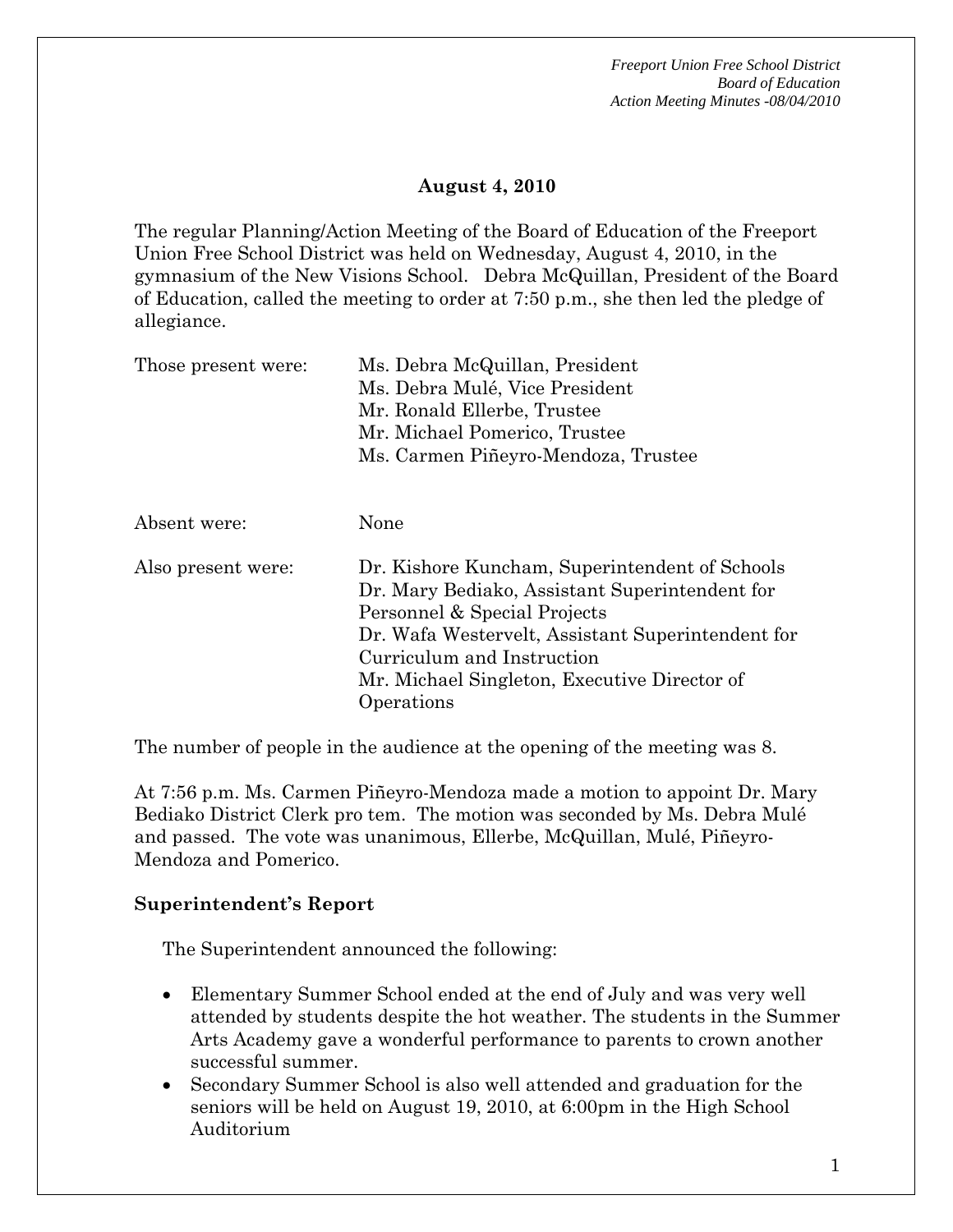- State Budget was finally adopted, but there was no additional state aid to schools. Hence, the district will be using additional fund balance to cover the shortfall of the projected state aid. The tax levy will remain the same as projected during the budget process, 5.45% increase.
- Freeport High School cohort graduation rate as of June, 2010 increased from 63% to 73% compared to June of 2009. Likewise the District cohort graduation rate (including out of district students) increase from 61% to 71% compared to June 2009.
- The State Education Department finally released the Grades 3-8 ELA and Math Assessment results on July 28, 2010. As announced by State Education Department, the cut scores for these tests were set according to new proficiency standards redefined to align them to college-ready performance. As a result of raising the cut scores fewer students including Freeport students met or exceeded the new Math and ELA Proficiency standards in 2010 than in previous years.
- Dr. Kuncham and Dr. Westervelt gave a power-point presentation to further explain the new terminologies being adopted by the State Education Department and comparison of what the district's results might have been if the cut scores were not changed, as attached.
- Dr. Kuncham wanted the public to understand that the current ELA and Math scores do not reflect our students' abilities or that of our teachers. This is a new reality that was introduced after the students took the exams. The district will do everything to make sure that our students are meeting the new challenges.
- Dr. Kuncham announced that beginning the 2010-2011 school year, the district will be using North West Evaluation Association's (NWEA) Measures of Academic Progress tests in pre-K through 10 grades. These are computerized tests that allow for quick feed back based on individualized student's ability.

**Questions from the Public**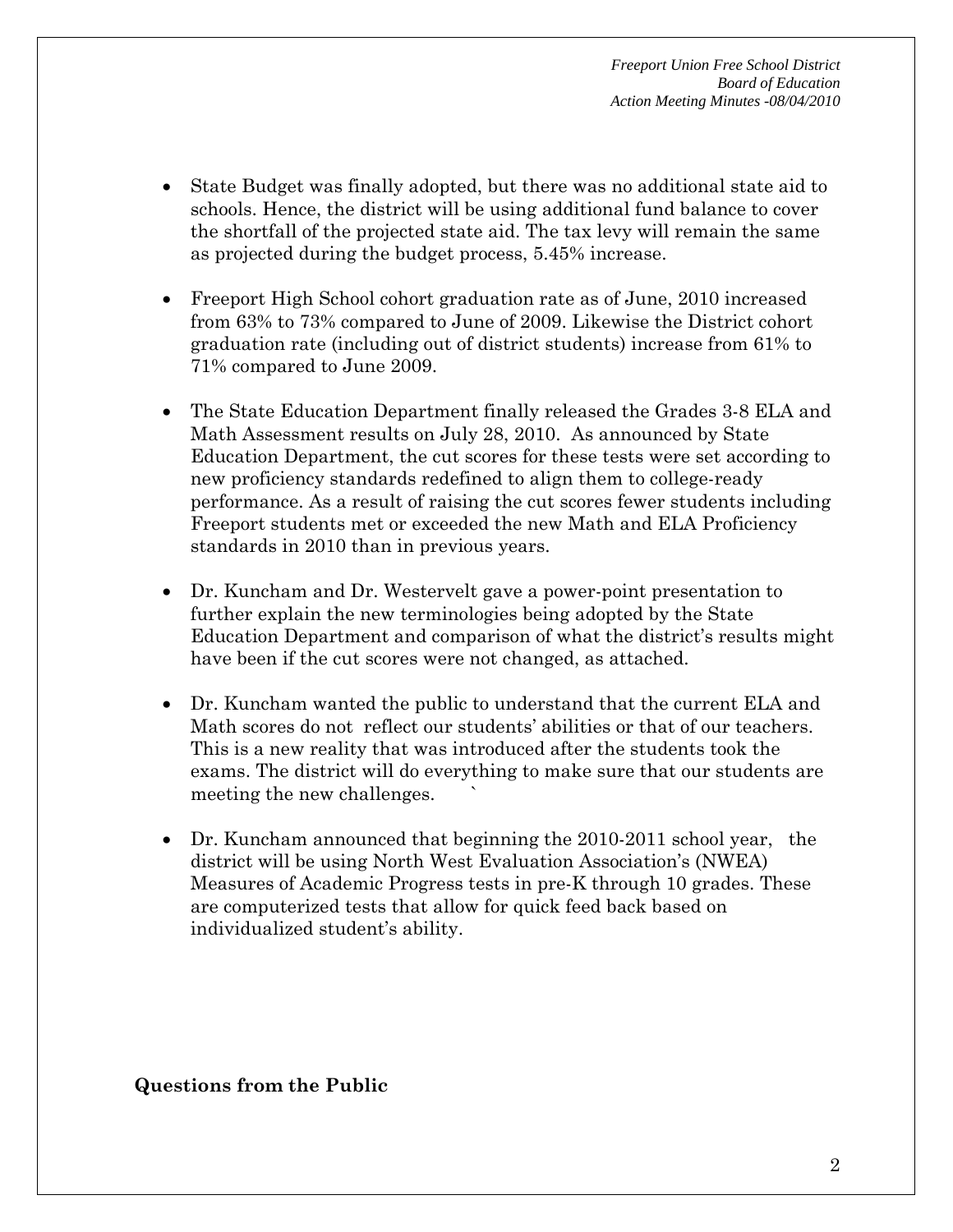The public was given the opportunity to address the Board of Education. Each speaker was allowed to address the Board for four minutes on any topic. The Board and administration addressed the comments from the public.

## **Items for Action**

On a motion by Ms. Mulé and a second by Ms. Piñeyro-Mendoza the following motion was approved:

## **CSE/CPSE Minutes**

**BE IT RESOLVED,** that the Board of Education of the Freeport Union Free School District hereby accepts the minutes of the meetings of the Committees on Special Education and Preschool Special Education for the following dates:

April 28, 2010; May 13, 20, 27, 2010; June 3, 8, 7, 9, 10, 15, 16, 17, 18, 21, 22, 23, 24, 25, 28, 2010; July 15, 16, 2010.

The vote was unanimous: The vote was: Ellerbe, McQuillan, Mulé, Piñeyro-Mendoza and Pomerico

# **Personnel**

On a motion by Ms. Piñeyro-Mendoza and a second by Mr Ellerbe the following motion was approved:

## **Leave of Absence**

**BE IT RESOLVED**, that the Board of Education of the Freeport Union Free School District hereby grants a request for leave of absence as listed below:

- 1. **Adriana Cagno**, Science Teacher, effective September 1, 2010 through June 30, 2011, for child care.
- 2. **Erica Ruge,** Elementary Teacher, effective September 1, 2010 through January 30, 2011, for child care.
- 3. **Francisco Arias,** Cleaner, effective July 1, 2010 through June 30, 2011, extension of a leave for health reasons.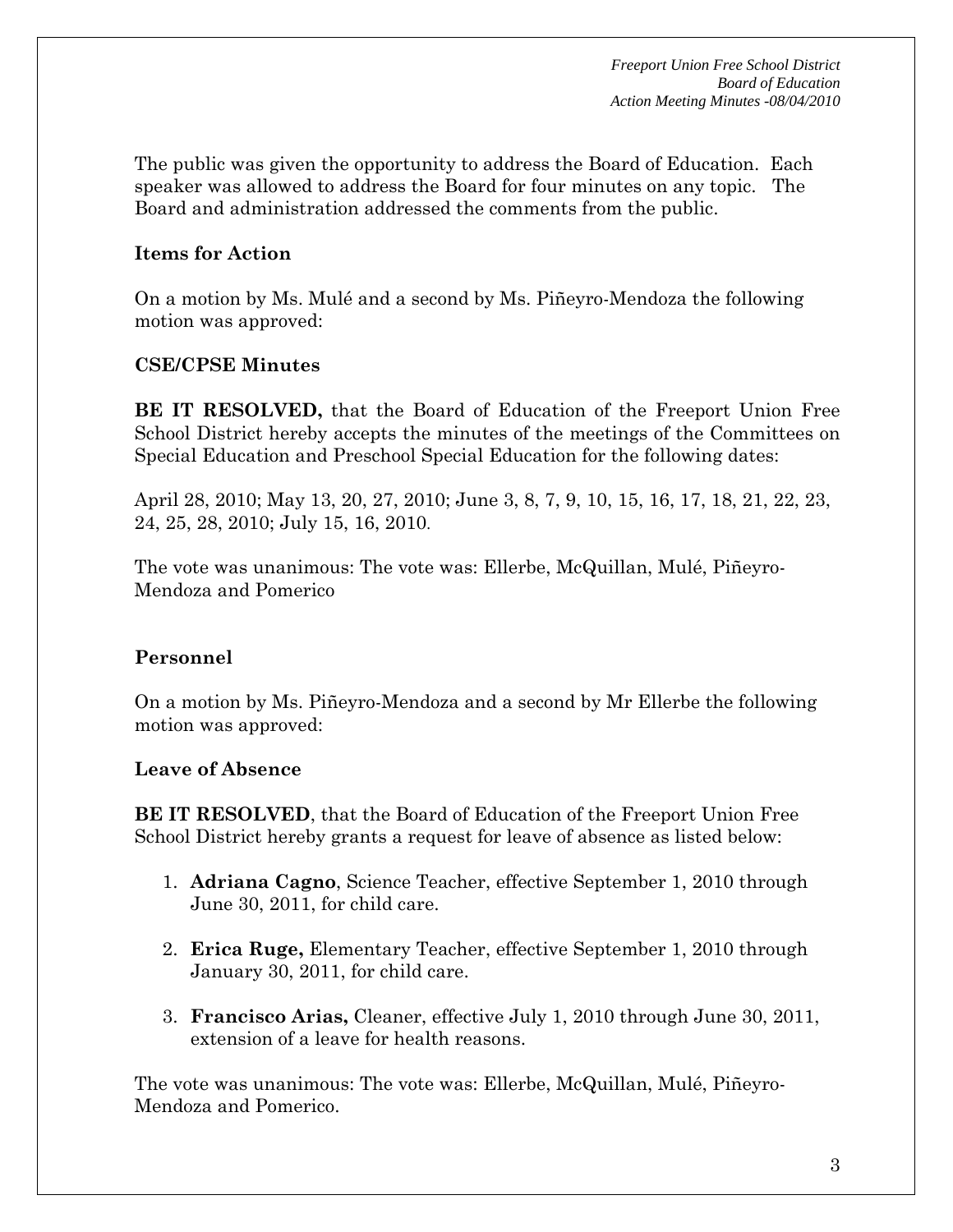On a motion by Mr. Ellerbe and a second by Ms. Mulé the following motion was approved:

## **Resignation of Staff**

**BE IT RESOLVED**, that the Board of Education of the Freeport Union Free School District hereby accepts the letter(s) of resignation from the following staff member(s) as listed below:

- 1. **Christopher Farrell**, Special Education Teacher, effective August 31, 2010, to accept another position in the district.
- 2. **Jerrold Miller**, full-time Teaching Assistant, effective August 31, 2010, for personal reasons.
- 3. **Scott Balara**, Science Teacher, effective July 5, 2010, for personal reasons.

The vote was unanimous: The vote was: Ellerbe, McQuillan, Mulé, Piñeyro-Mendoza and Pomerico.

On a motion by Mr. Pomerico and a second by Mr. Ellerbe the following motion was approved:

## **Resolution to Abolish a Position and Excess Staff**

**BE IT RESOLVED,** that the Board of Education of the Freeport Union Free School District hereby abolishes one teaching position within the Health tenure area effective September 1, 2010; and

**BE IT FURTHER RESOLVED,** that **Brooke McKenna,** as the least senior professional staff member in the Health tenure area is hereby excessed from said positions effective September 1, 2010, and

**BE IT FURTHER RESOLVED,** that said excessed professional staff member shall be placed on a preferred eligible list as per Education Law §3013.

The vote was unanimous: The vote was: Ellerbe, McQuillan, Mulé, Piñeyro-Mendoza and Pomerico.

On a motion by Ms. Mulé and a second by Ms. Piñeyro-Mendoza the following motion was approved: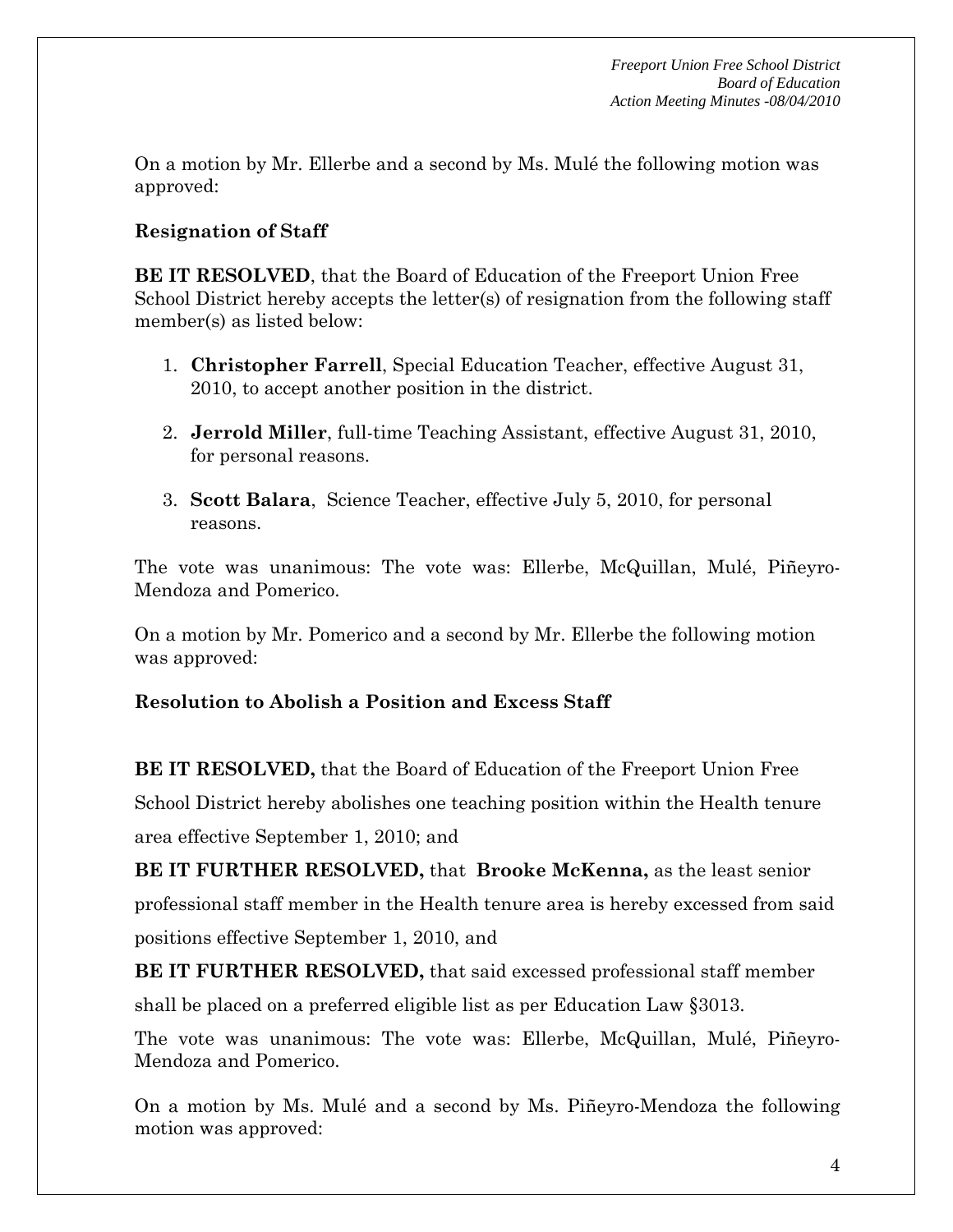## **Appointment of Staff – Instructional**

#### **Probationary**

**BE IT RESOLVED**, that the Board of Education of the Freeport Union Free School District, upon the recommendation of the Superintendent, hereby appoints the individuals listed in the attached Appointment of Staff Report - Probationary, in accordance with the rules of the Board of Regents. These individuals shall possess appropriate certification allowing them to serve as teachers in the public schools of New York.

- 1. **Shannon Abramovitz,** Music Teacher, (replacing D. Gorin, retired) a probationary appointment effective September 1, 2010 through August 31, 2013. Compensation will be on step 2 of the U1D Schedule at \$63,566. Assignment: Giblyn.
- 2. **John Duggan,** Social Studies Teacher, (replacing A. Basile, retired) a probationary appointment effective September 1, 2010 through August 31, 2013. Compensation will be on step 1 of the U1D Schedule at \$64,840. Assignment: FHS.
- 3. **Christopher Farrell**, Elementary Teacher, (replacing D. Blum-Brown, retired) a probationary appointment effective September 1, 2010 through August 31, 2012. Compensation will be on step 3-2A of the U1D Schedule at \$66,142. Assignment: New Visions.
- 4. **Sean Caldwell**, Special Education Teacher, (replacing C. Farrell, resigned) a probationary appointment effective September 1, 2010 through August 31, 2013. Compensation will be on step 4-2A of the U2D Schedule at \$68,732. Assignment: Atkinson.
- 5. **Juliette Mason**, Art Teacher, (replacing C. Butterfield, retired) a probationary appointment effective September 1, 2010 through August 31, 2013. Compensation will be on step 1-2A of the U1D Schedule at \$60,988. Assignment: Giblyn.
- 6. **Ilona Fiola,** School Psychologist, (replacing P. Murray, retired) ) a probationary appointment effective September 1, 2010 through August 31, 2015. Compensation will be on step 1-2A of the U1A Schedule at \$77,803. Assignment: New Visons..
- 7. **Amanda Mizel**, Speech Teacher, (replacing J. Birnbaum, retired) a probationary appointment effective September 1, 2010 through August 31,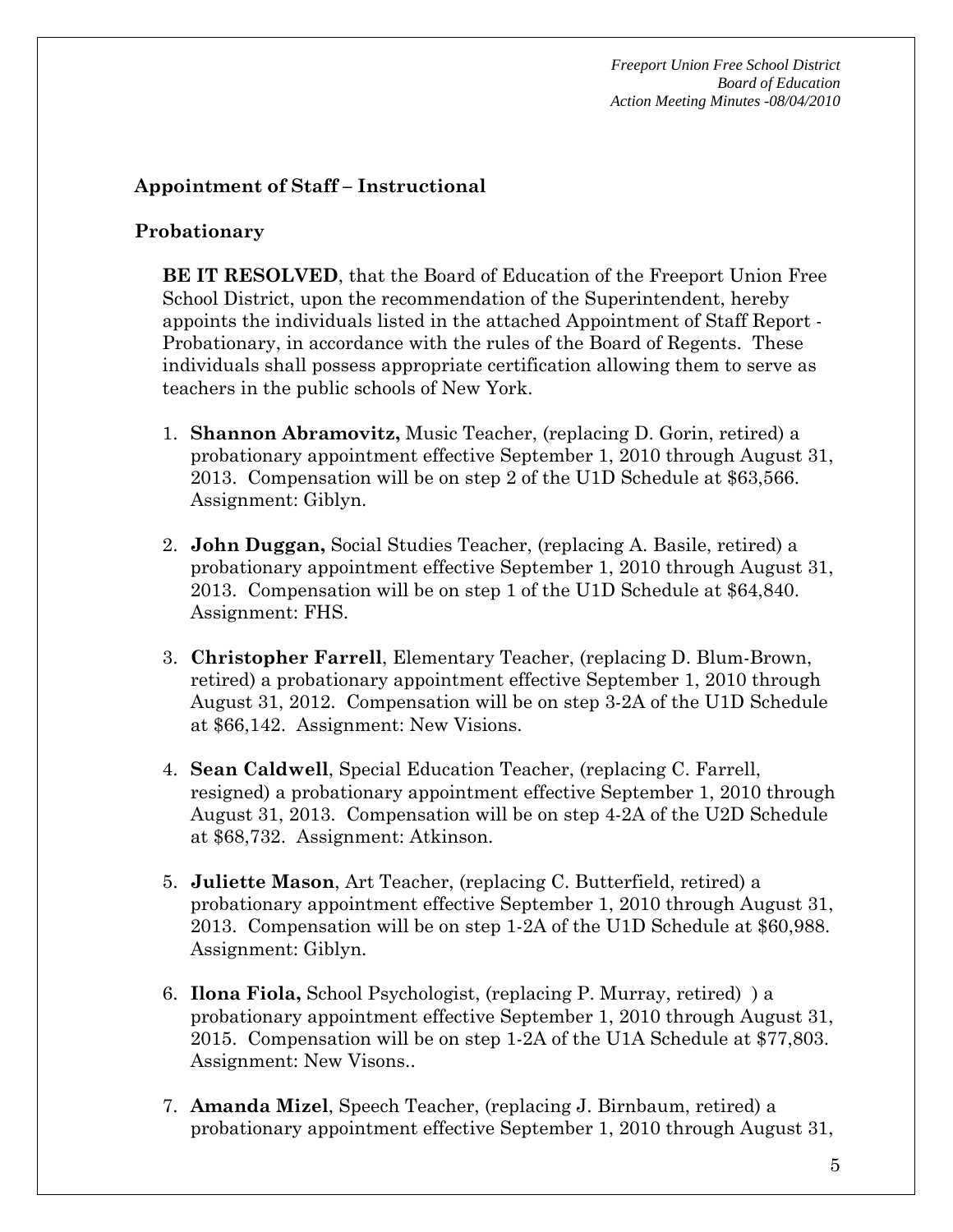2013. Compensation will be on step 2-2A of the U1D Schedule at \$\$63,566. Assignment: Archer.

## **Appointment of Non-Instructional Staff**

**BE IT RESOLVED**, that the Board of Education of the Freeport Union Free School District hereby appoints the individuals as listed, in accordance with Civil Service Rules and Regulations.

1. **Miriam Warren,** Registered Nurse, (replacing M. Willdigg, retired) effective September 1, 2010 for a period of 26 weeks upon Civil Service approval. Compensation for this appointment is on step 9 of the T1B Schedule at \$52,701. Assignment: Dodd.

The vote was unanimous: The vote was: Ellerbe, McQuillan, Mulé, Piñeyro-Mendoza and Pomerico.

On a motion by Ms. Piñeyro-Mendoza and a second by Ms. Mulé, the following motion was approved:

Education

## **Resolution to Approve Student Travel to Orlando, Florida**

**BE IT RESOLVED,** that the Board of Education of the Freeport Union Free School District hereby authorizes Freeport High School to conduct a field trip to Orlando, Florida from April 29 through May 2, 2011 for the purpose of providing the senior class an opportunity to participate in the Disney "Graduate Night" program which recognizes students who have stayed in school to complete their high school program.

**BE IT FURTHER RESOLVED**, that said authorization is subject to availability of chaperones and to Freeport High School's compliance with all insurance, health, safety and financial guidelines as indicated in the Administrative Procedures.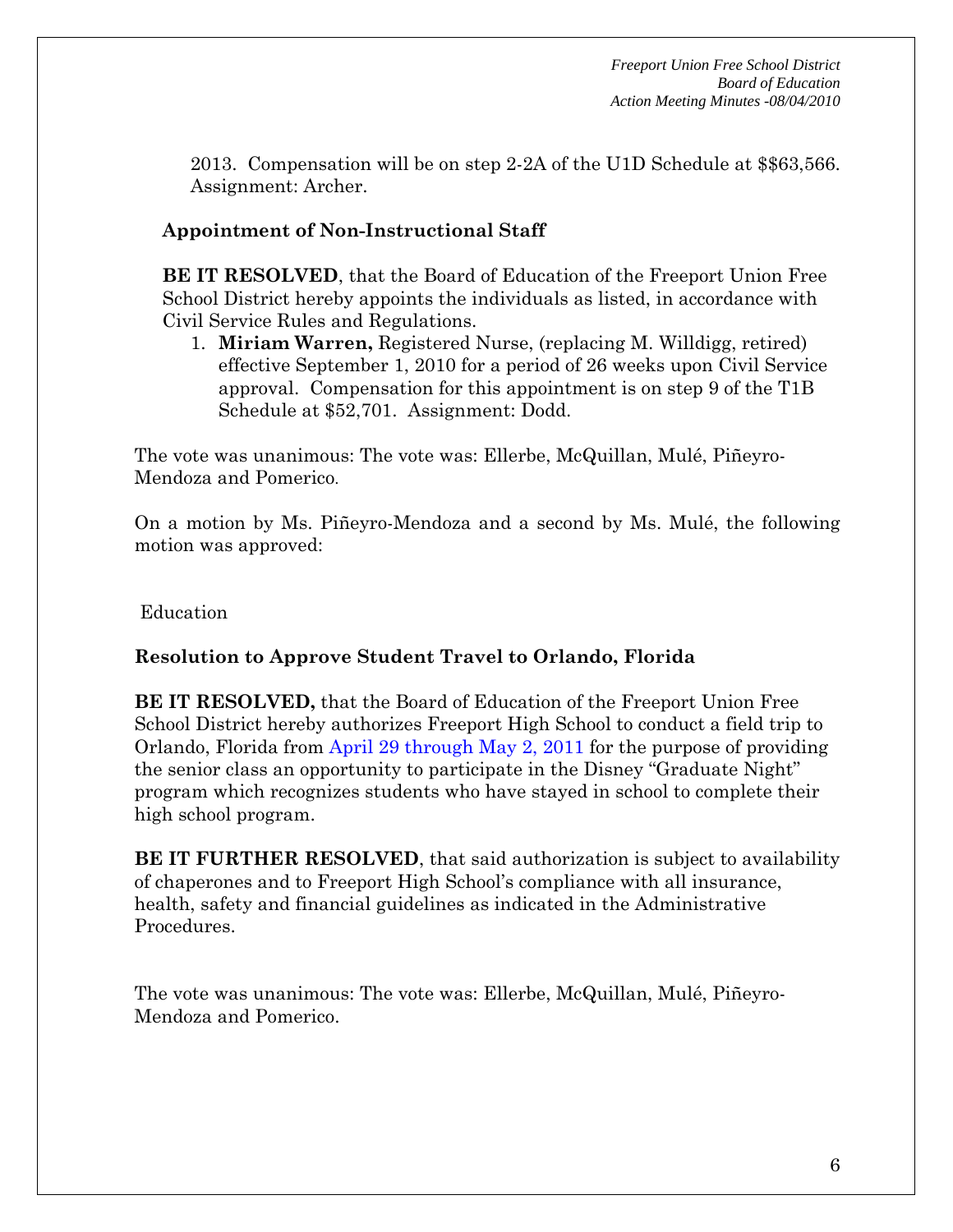On a motion by Mr. Ellerbe and a second by Ms. Mulé, the following motion was approved:

#### **Acceptance of the First Reading of the Professional Development Plan 2010-2012**

**BE IT RESOLVED,** that the Board of Education of the Freeport Union Free School District hereby accepts, as a first reading, the Professional Development Plan 2010-2012.

The vote was unanimous: The vote was: Ellerbe, McQuillan, Mulé, Piñeyro-Mendoza and Pomerico.

On a motion by Ms. Mulé and a second by Mr. Ellerbe, the following motion was approved:

#### **Finance**

#### **Approval of a Service Agreement**

**BE IT RESOLVED,** that the Board of Education of the Freeport Union Free School District hereby approves the Service Agreement between the Labor Education & Community Service, Agency Inc. Employee Assistance Program and the Freeport Union Free School District for the 2010-2011 school year.

**BE IT FURTHER RESOLVED,** that the Board of Education of the Freeport Union Free School District hereby authorizes the Superintendent of Schools to sign the Service Agreement.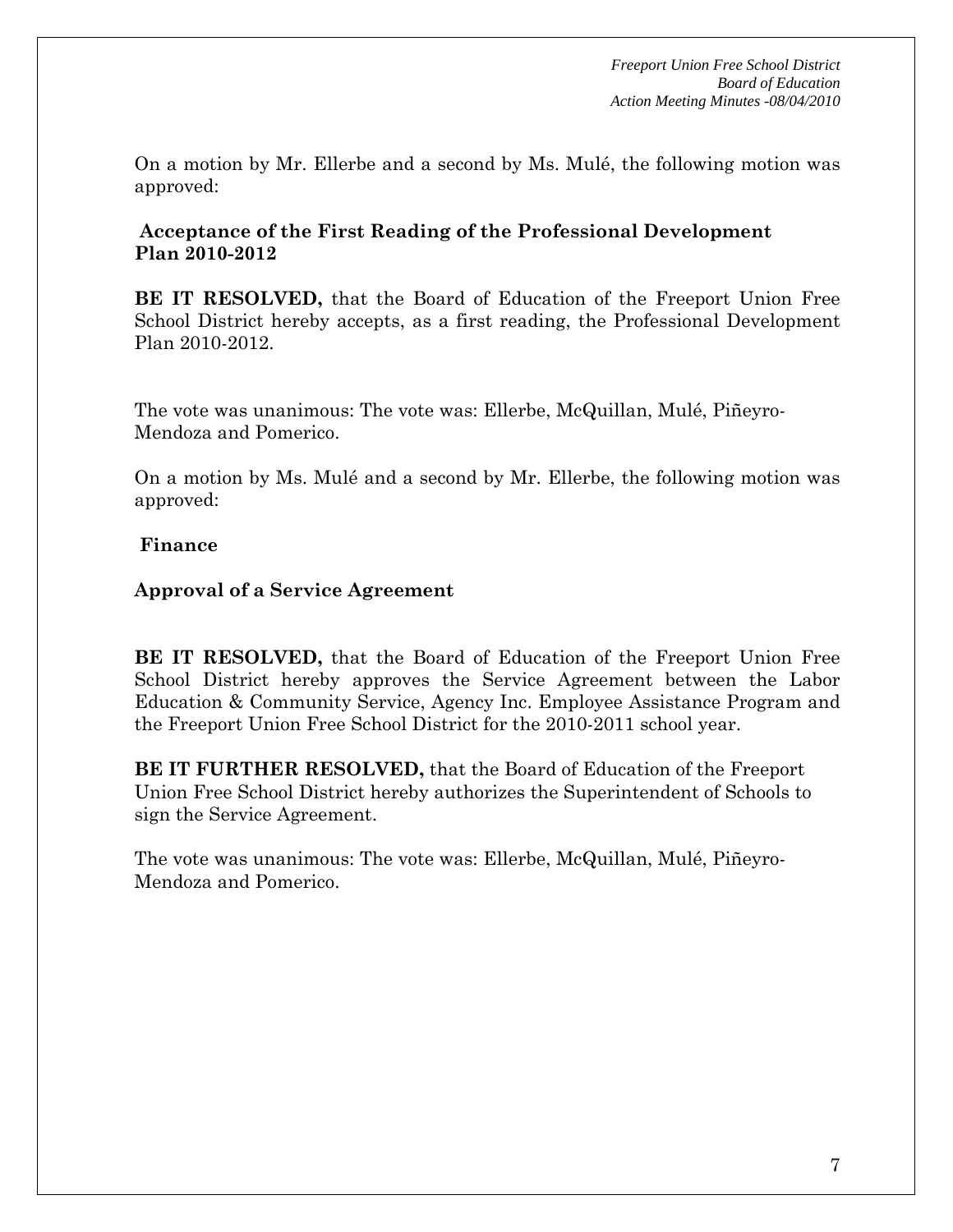On a motion by Ms. Mulé and a second by Ms. Piñeyro-Mendoza the following motion was approved

## **Resolution to Establish the Tax Levy**

**BE IT RESOLVED**, by the Board of Education of the Freeport Union Free School District, that the following budget of the necessary claims and expenditures in FREEPORT UFSD (#9) in the Town of HEMPSTEAD for the School year 2010-2011, amounting to \$146,286,027 School Purpose, and the amount of \$5,692,319 for Library Purpose, for a total of \$151,978,346 is hereby accepted; and

**FURTHER RESOLVED,** that the sum of \$78,891,812 for School Purposes, and \$5,190,043 for Library Purposes, for a total of \$84,081,855, being the remainder of the budget adopted as above and the amount which must be RAISED BY TAXATION (\$84,081,855) for FREEPORT UFSD (#9) of the Town of HEMPSTEAD, Nassau County, New York for the year 2010-2011 be levied upon the taxable property of the said school district as said property has been certified to by the Board of Assessors for the school year 2010-2011; and

**FURTHER RESOLVED**, that the District Clerk of this School District be and she is hereby authorized and directed, pursuant to Section 6-20.0 and amendments thereto of the Nassau County Administrative Code to file a certified copy of these resolutions with the Nassau County Legislature and the Board of Assessors, Mineola, New York, on or before August 15th, 2010.

The vote was unanimous: The vote was: Ellerbe, McQuillan, Mulé, Piñeyro-Mendoza and Pomerico.

On a motion by Ms. Piñeyro-Mendoza and a second by Ms. Mulé the following motion was approved:

#### **Acceptance of the 2010-2011 Pizza Bid**

**BE IT RESOLVED,** that the Board of Education of the Freeport Union Free School District hereby awards the following bid as listed in the attached Bid Award Report and as recommended in the attached bid recommendation, accepting the lowest responsible bid as per bid specifications, and reserving the right to increase or decrease quantities of each item as needed. (as attached)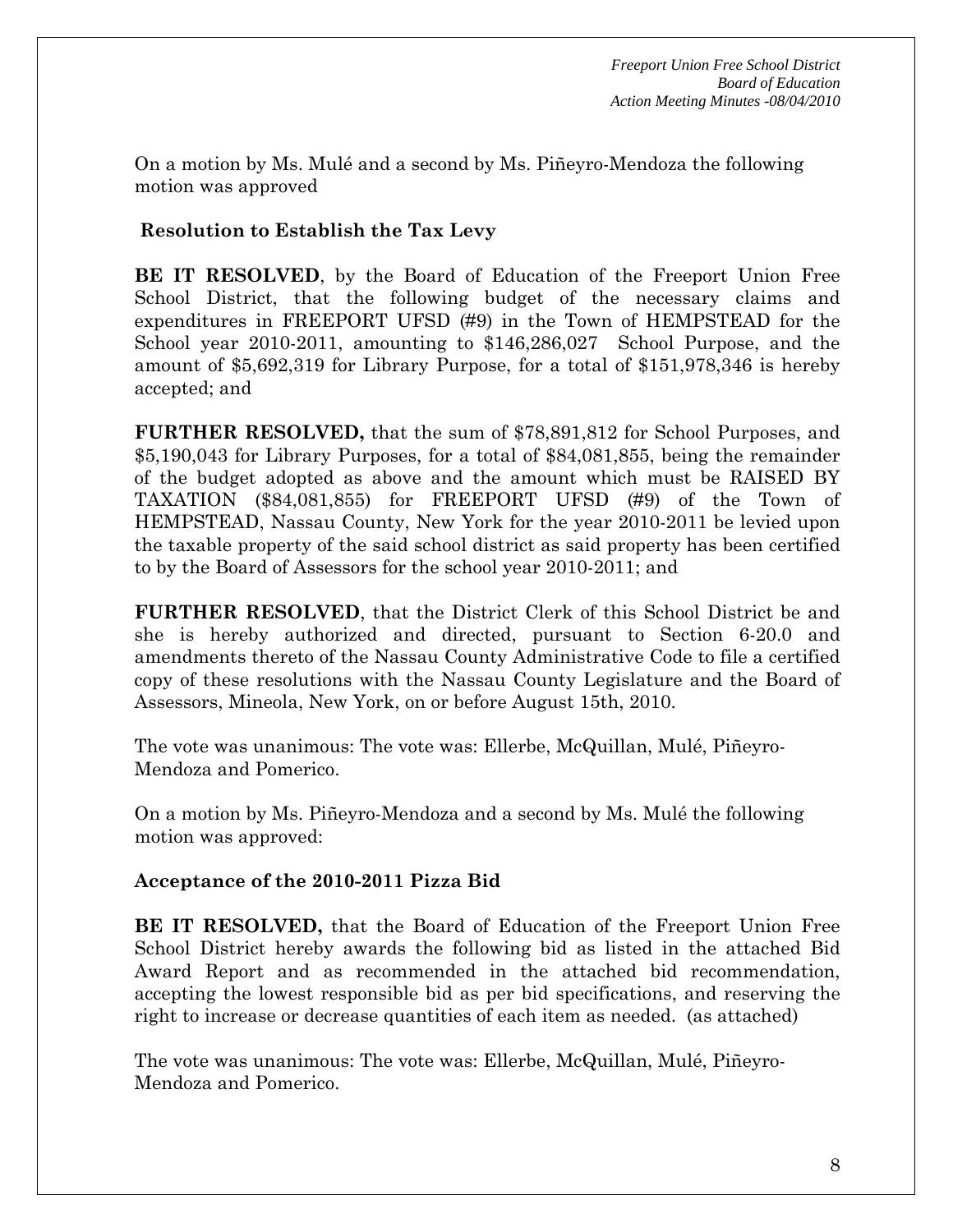On a motion by Mr. Ellerbe and a second by Ms. Mulé the following motion was approved:

## **E. Other Action**

### **Appointment of a District Clerk**

**BE IT RESOLVED**, that the Board of Education of the Freeport Union Free School District hereby appoints Dr. Mary Bediako as an Officer to the Board and District Clerk for the 2010-2011 Year in accordance with Education Law. This appointment is effective from August 4, 2010 through June 30, 2011.

The vote was unanimous: The vote was: Ellerbe, McQuillan, Mulé, Piñeyro-Mendoza and Pomerico.

On a motion by Mr. Pomerico and a second by Ms. Mulé the following motion was approved:

#### **Stipulation of Settlement**

**BE IT RESOLVED,** that the Board of Education of the Freeport Union Free School District, having reviewed a certain Settlement Agreement concerning a non-instructional employee in executive session, hereby approves the terms of the Settlement Agreement and authorizes and directs the Board President and Superintendent of Schools to execute such agreement on behalf of the Board.

The vote was unanimous: The vote was: Ellerbe, McQuillan, Mulé, Piñeyro-Mendoza and Pomerico

On a motion by Ms. Mulé and a second by Ms. Piñeyro-Mendoza the following motion was approved:

#### **Appointment of a School Public Relations Firm**

**BE IT RESOLVED**, that the Board of Education of the Freeport Union Free School District hereby approves the appointment of **Syntax** as the District's Public Relations Firm in accordance with the District's Request For Proposal (RFP) for the 2010-2011 school year.

The vote was unanimous: The vote was: Ellerbe, McQuillan, Mulé, Piñeyro-Mendoza and Pomerico.

## **Executive Session**